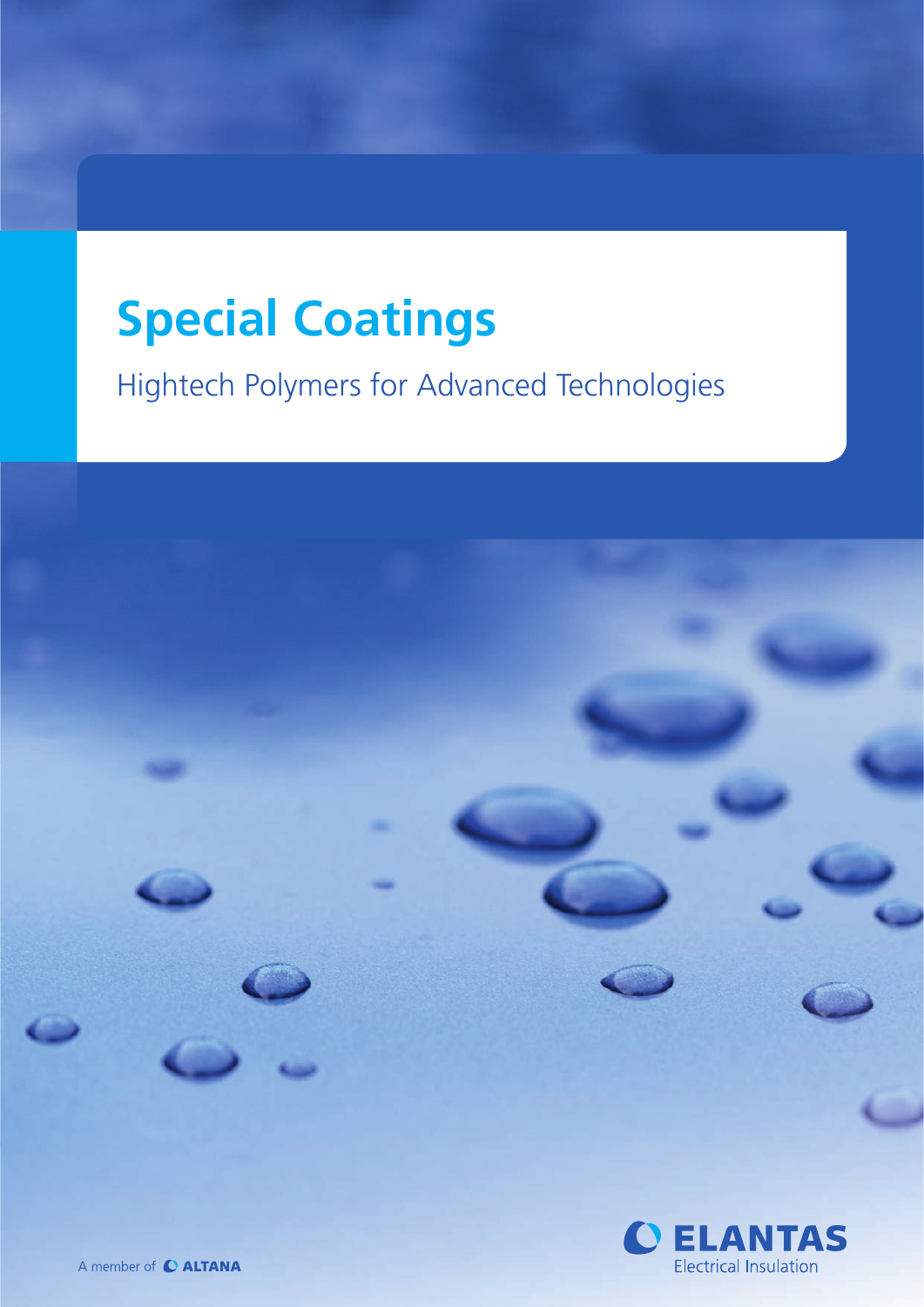Our aim is to always provide the best solution for our customers.

Based on our deep chemical and technical understanding of technologies, ELANTAS Europe developed a series of resins for special applications in the industrial field. Our products are used as binders and crosslinkers for non-stick coating, protective coating, anti-friction coating, industrial coating and can coating applications. With our special coatings we provide specialized technological solutions for high performing, eco-sustainable or green coating applications.

Our product portfolio includes NMP and NEP free polyamide-imides as well as NMP and NEP containing products. In addition, a range of silicone and acrylic resins harmoniously completes our product range. Our extensive assortment offers a wide spectrum of possibilities focused on the industrial field. This enables us to exactly meet the demanding customer requirements with innovative and individual product developments.

Due to their profiled properties our materials guarantee high adhesion and slip, along with excellent thermal and mechanical resistance.

# **Special Coatings**

Hightech Polymers for Advanced Technologies



Industrial Coatings



Non-stick Coatings



Can Coatings



Anti-friction Coatings



Protective Coatings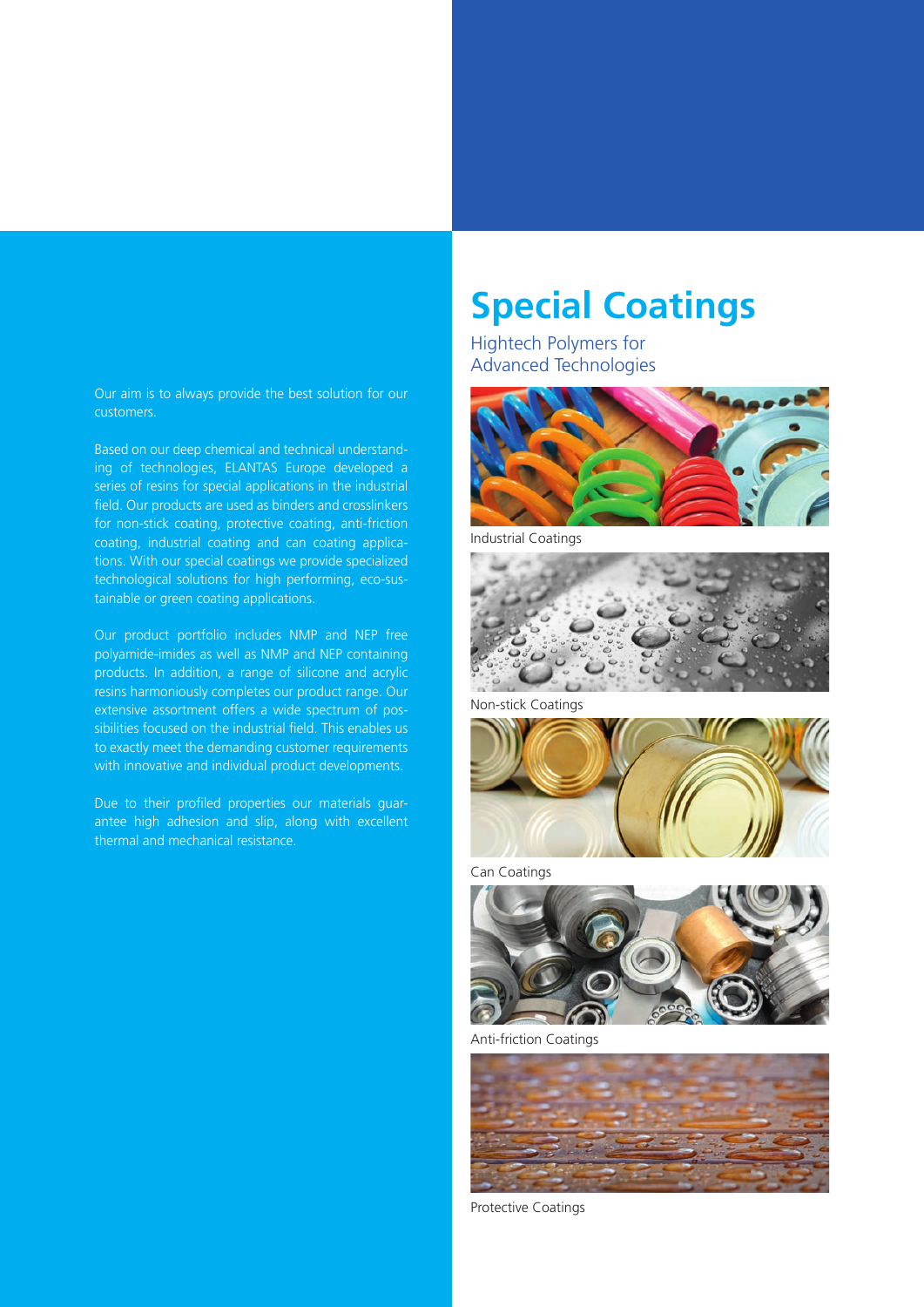#### **Elan-tech® PAI NMP/NEP Series**

The Elan-tech® PAI NMP/NEP are polymers used for the production of varnishes and special coatings. This materials have excellent thermal properties intended for the electrical and industrial sector. The NMP/NEP based PAI are available in different versions with different molecular weights and are suggested for the production of thermostable and thermosetting varnishes.

| <b>Products Brand</b>         | <b>Chemical Family</b>                                 | Solid content                   | <b>Viscosity</b>                  | <b>Market</b>                                                                                            | <b>Uses</b>                  | <b>Benefits</b>                                                                  |
|-------------------------------|--------------------------------------------------------|---------------------------------|-----------------------------------|----------------------------------------------------------------------------------------------------------|------------------------------|----------------------------------------------------------------------------------|
| Elan-tech <sup>®</sup> 595 P  | Polyamide-imide in<br><b>NMP</b>                       | $35.0 - 37.0%$<br>1q/1h/180 °C  | $1500 - 2500$<br>mPa.s at $23 °C$ | Non-stick coatings<br>Protective coatings<br><b>Anti-friction Coatings</b><br><b>Industrial Coatings</b> | Binder<br>Crosslinker        | <b>High Adhesion</b><br>High Thermal Resistance<br>High Mechanical<br>Resistance |
| Elan-tech <sup>®</sup> 595 PH | Polyamide-imide in<br><b>NMP</b>                       | 39.0-41.0%<br>1q/1h/180 °C      | $3500 - 4000$<br>mPa.s at $23 °C$ | Non-stick coatings<br>Protective coatings<br><b>Anti-friction Coatings</b><br><b>Industrial Coatings</b> | Binder<br>Crosslinker        | <b>High Adhesion</b><br>High Thermal Resistance<br>High Mechanical<br>Resistance |
| Elan-tech <sup>®</sup> 602 P  | Polyamide-imide<br>in NMP with low<br>molecular weight | $42.0 - 44.0\%$<br>1g/1h/180 °C | $500 - 1000$<br>mPa.s at $23 °C$  | Non-stick coatings<br>Protective coatings<br><b>Anti-friction Coatings</b><br><b>Industrial Coatings</b> | <b>Binder</b><br>Crosslinker | <b>High Adhesion</b><br>High Thermal Resistance<br>High Mechanical<br>Resistance |
| Elan-tech <sup>®</sup> 595 K  | Polyamide-imide<br>in NEP                              | $35.0 - 37.0%$<br>1q/1h/180 °C  | $2800 - 3600$<br>mPas at 23 °C    | Non-stick coatings<br>Protective coatings<br><b>Anti-friction Coatings</b><br><b>Industrial Coatings</b> | Binder<br>Crosslinker        | <b>High Adhesion</b><br>High Thermal Resistance<br>High Mechanical<br>Resistance |

#### **Elan-tech® PAI NMP/NEP** *Free* **Series**

The Elan-tech® PAI NMP and NEP free series has been studied to develop green and eco-sustainable products. They can be used as binder or in combination with crosslinker in the sector of non-stick coatings or as anti-friction for protective coatings in the automotive field and in the industrial coating.

| <b>Products Brand</b>        | <b>Chemical Family</b>                 | Solid content                  | <b>Viscosity</b>                 | <b>Market</b>                                                                                     | <b>Uses</b>                  | <b>Benefits</b>                                                           |
|------------------------------|----------------------------------------|--------------------------------|----------------------------------|---------------------------------------------------------------------------------------------------|------------------------------|---------------------------------------------------------------------------|
| Elan-tech <sup>®</sup> 603 G | Polyamide-imide<br><b>NMP/NEP free</b> | $35.0 - 37.0%$<br>1g/1h/180 °C | $5000 - 10000$<br>mPa.s at 23 °C | Non-stick coatings<br>Protective coatings<br><b>Anti-friction Coatings</b><br>Industrial Coatings | <b>Binder</b><br>Crosslinker | High Adhesion<br>High Thermal Resistance<br>High Mechanical<br>Resistance |

#### **Elan-bind Series – Waterbased PAI NMP/NEP** *Free*

The water-based Elan-bind PAI NMP and NEP free has been studied to develop green and eco-sustainable products. The resins included in this series are high performing polymers that are thermally stable and chemically resistant. The cured resin is capable to operate at temperatures higher than 240  $\degree$ C for extended time periods. The resulting coatings can be used in the fields of non-stick cookware, wire insulation, printed circuit, can coating, aerospace applications and comply with FDA requirements.

| <b>Products Brand</b> | <b>Chemical Family</b>                                                 | Solid content                                  | <b>Viscosity</b> | <b>Market</b>                                                                                            | <b>Uses</b>           | <b>Benefits</b>                                                                  |
|-----------------------|------------------------------------------------------------------------|------------------------------------------------|------------------|----------------------------------------------------------------------------------------------------------|-----------------------|----------------------------------------------------------------------------------|
| Elan-bind 1015        | Polyamide-imide<br>Hydrolyzed version<br>water/NMP                     | $13 - 16%$<br>2,5q/20'/250 °C   mPa.s at 23 °C | $250 - 500$      | Non-stick coatings<br>Protective coatings<br><b>Anti-friction Coatings</b><br>Industrial Coatings        | Binder<br>Crosslinker | <b>High Adhesion</b><br>High Thermal Resistance<br>High Mechanical<br>Resistance |
| Elan-bind 1015 NF     | Polyamide-imide<br>Hydrolyzed<br>version water/<br><b>NMP/NEP free</b> | $13 - 16%$<br>2,5q/20'/250 °C   mPa.s at 23 °C | $250 - 500$      | Non-stick coatings<br>Protective coatings<br><b>Anti-friction Coatings</b><br><b>Industrial Coatings</b> | Binder<br>Crosslinker | <b>High Adhesion</b><br>High Thermal Resistance<br>High Mechanical<br>Resistance |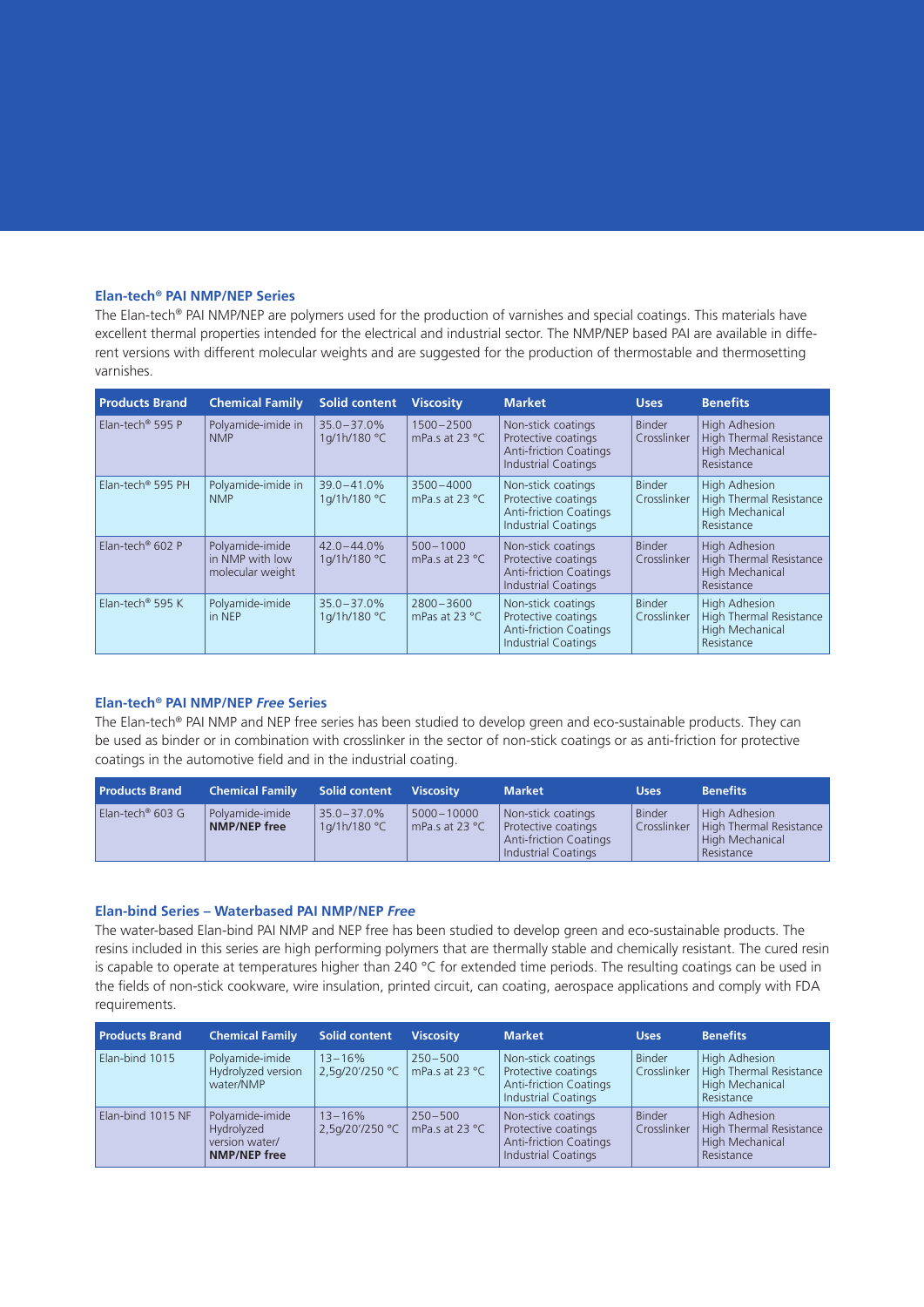#### **Elan-tech® FE Series**

The Elan-tech® FE is a special etherified thermosetting resin, light color. It is a crosslinker with high solid content, improves the chemical and mechanical resistance in hydroxyl systems such as epoxies, polyesters and alkyd systems. The curing is very fast, but is possible to increase the reactivity using in addition phosphoric acid ( 0,5-1 % ) on total solid resin.

| <b>Products Brand</b>                | <b>Chemical Family</b>       | Solid content          | <b>Viscosity</b>                                                                                  | <b>Market</b>                        | <b>Uses</b>   | <b>Benefits</b>                                                                                |
|--------------------------------------|------------------------------|------------------------|---------------------------------------------------------------------------------------------------|--------------------------------------|---------------|------------------------------------------------------------------------------------------------|
| Elan-tech <sup>®</sup> FE<br>1748 AK | Etherified Phenolic<br>resin | 78-82%<br>1g/1h/135 °C | $100 - 200$<br>mPa.s at $23 °C$<br>at 60% of solid<br>content after<br>dilution with<br>n-butanol | Can Coatings,<br>Industrial Coatings | <b>Binder</b> | <b>High Adhesion</b><br>Crosslinker   High Thermal Resistance<br>High Mechanical<br>Resistance |

#### **Elan-ext Series PS**

The Elan-ext PS is a range of silicone resins with features varying with the different application typologies. The crosslinking silicone polymers have stiff or elastic films. They are capable of protecting and insulating dielectrically up to very high temperatures and are also used as additives in the manufacture of high temperature varnishes as well as in the food industry. The recommended curing time is 8 min x 280 °C.

| <b>Products Brand</b> | <b>Chemical Family</b> | Solid content              | <b>Viscosity</b>               | <b>Market</b>                       | <b>Uses</b>           | <b>Benefits</b>                                                                  |
|-----------------------|------------------------|----------------------------|--------------------------------|-------------------------------------|-----------------------|----------------------------------------------------------------------------------|
| Elan-ext PS           | Silicone Polyester     | $59 - 61%$<br>1a/1h/180 °C | $800 - 1200$<br>mPa.s at 23 °C | Industrial Coatings<br>Can Coatings | Binder<br>Crosslinker | <b>High Adhesion</b><br>High Thermal Resistance<br>High Mechanical<br>Resistance |

#### **Elan-ext Series AC**

The Elan-ext AC is a range of acrylic resins with features varying with the different application typologies.The resin Elan-ext AC 300 is a special polyol-acrylic resin. The polymer has high functionality and is designed to reticulate in forced ventilation ovens with aliphatic poly-isocyanates. It is particularly recommended for protective coatings in industrial applications where high performances are required.

| <b>Products Brand</b> | <b>Chemical Family</b> | Solid content Viscosity                 |                                    | <b>Market</b>                       | /Uses. | <b>Benefits</b>             |
|-----------------------|------------------------|-----------------------------------------|------------------------------------|-------------------------------------|--------|-----------------------------|
| Elan-ext AC           | Acrylic resin          | $69 - 71%$<br>$1$ ar/1h/180 $\degree$ C | 5000-7000<br>$\Box$ mPa.s at 23 °C | Industrial Coatings<br>Can Coatings |        | Single coat   High Adhesion |

#### **Elan-coat Series**

Elan-coat resins are used in the formulation of products for internal and external varnishing of metal packaging, cans for beverage, food boxes, capsules and closures. These special self-crosslinking modified PAI resins are used for direct application on to metal and can also be applied as lacquers for food contact. Among the advantages of this technology are the internal performance levels similar or superior to those of conventional products containing BPA and the opportunity to meet eventual future legal requirements such as, for example, the limit of formaldehyde. The recommended curing time is 15 min x 250 °C.

| <b>Products Brand</b> | <b>Chemical Family</b>          | Solid content               | <b>Viscosity</b>                  | <b>Market</b>                                                                                     | <b>Uses</b> | <b>Benefits</b>                                                           |
|-----------------------|---------------------------------|-----------------------------|-----------------------------------|---------------------------------------------------------------------------------------------------|-------------|---------------------------------------------------------------------------|
| Elan-coat 700         | Polyester imide<br>modify imide | $37 - 39%$<br>1qr/1h/180 °C | $3000 - 4000$<br>mPa.s at $23 °C$ | Non-stick coatings<br>Protective coatings<br><b>Anti-friction Coatings</b><br>Industrial Coatings | Single coat | High Adhesion<br>High Thermal Resistance<br>High Mechanical<br>Resistance |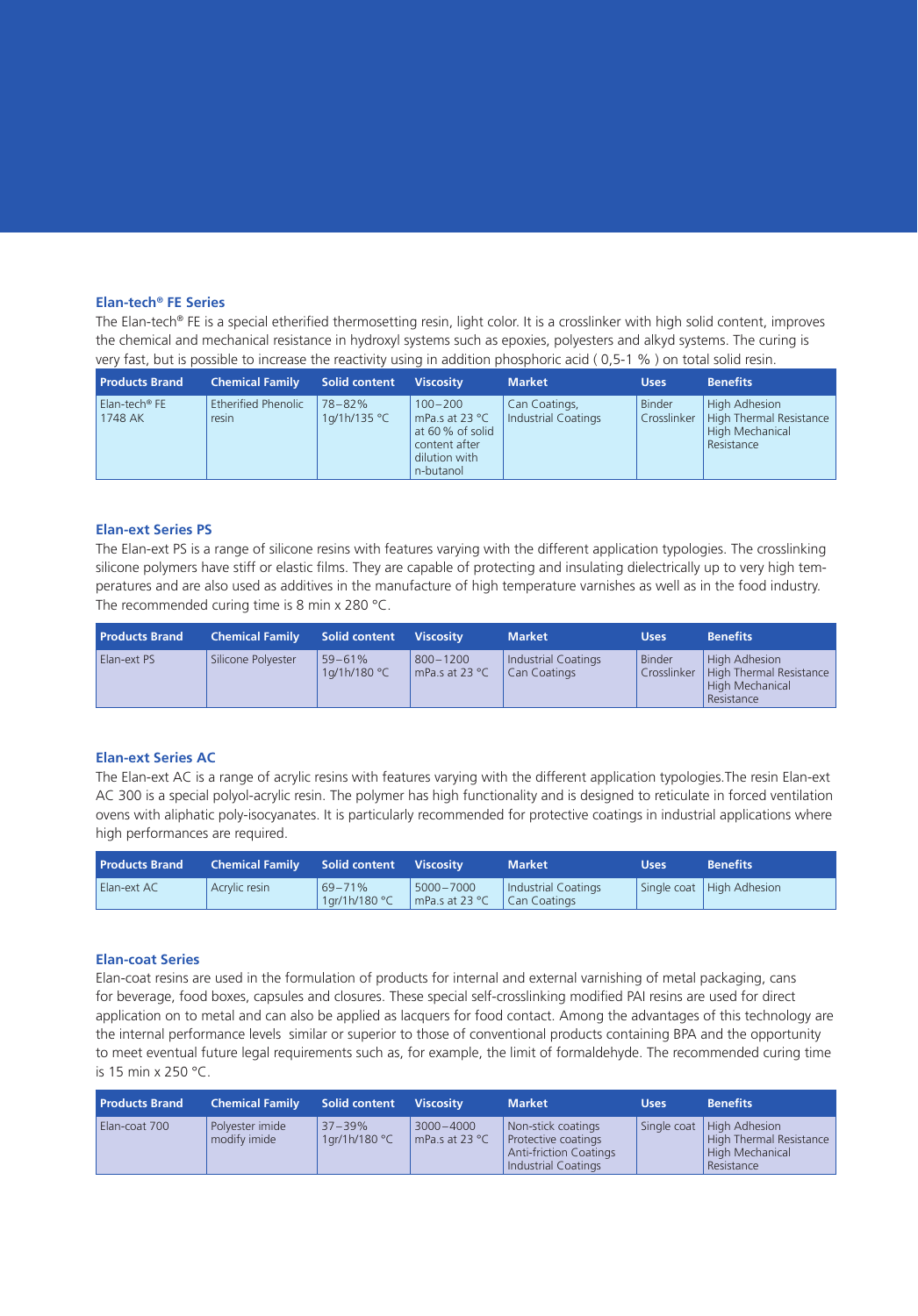#### **ELANTAS Europe aims for the highest quality of its products.**

From formulation to end-use in the customer's process, extensive test and measuring methods are applied. In this way, constant material properties can be guaranteed.



- Viscosity
- Physical properties:
- density, solid content, color • Chemical properties:
- amine value, acid value, water content

### **Technical Sales**

- 
- Project monitoring

# **Special coatings**

Hightech Polymers for Advanced Technologies

### **Research & Development**

• Formulation

• Modification • Continuous research

## **Customized solutions for specific applications**

- 
- 

# **Material testing laboratory**

• Measuring methods: GA, DMA, GC, FTIR, DSC, TMA